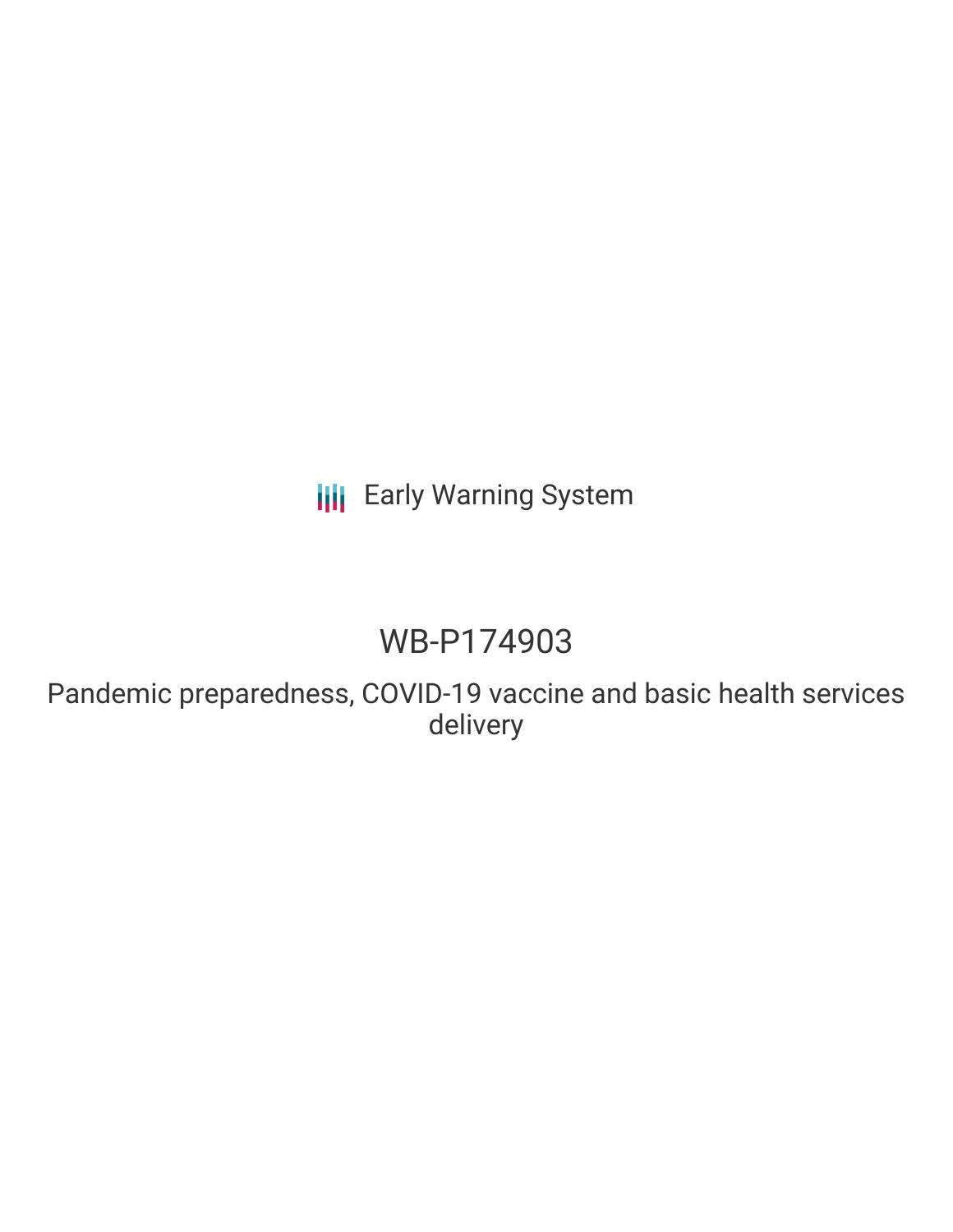

## Early Warning System Pandemic preparedness, COVID-19 vaccine and basic health services delivery

### **Quick Facts**

| <b>Countries</b>               | Madagascar                  |
|--------------------------------|-----------------------------|
| <b>Financial Institutions</b>  | World Bank (WB)             |
| <b>Status</b>                  | Proposed                    |
| <b>Bank Risk Rating</b>        | U                           |
| <b>Borrower</b>                | Government of Madagascar    |
| <b>Sectors</b>                 | <b>Education and Health</b> |
| <b>Investment Type(s)</b>      | Loan                        |
| <b>Investment Amount (USD)</b> | \$100.00 million            |
| <b>Loan Amount (USD)</b>       | \$100.00 million            |
| <b>Project Cost (USD)</b>      | $$117.00$ million           |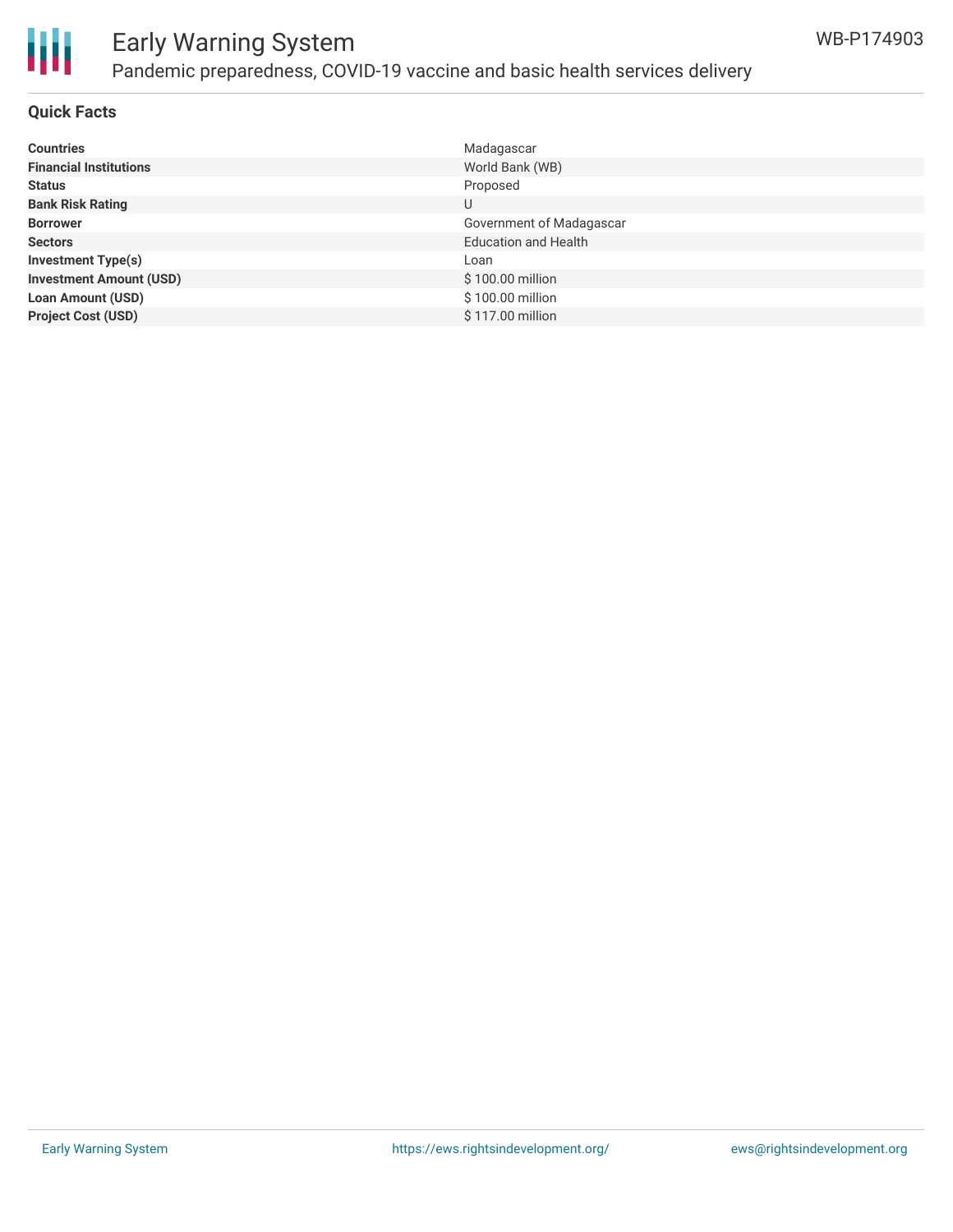

### **Project Description**

According to WB website, the project aims to strengthen national cross-sectoral capacity for collaborative disease surveillance and epidemic preparedness and increase utilization of basic health services; and in the event of an eligible crisis or emergency, to provide immediate and effective response to said eligible crisis or emergency.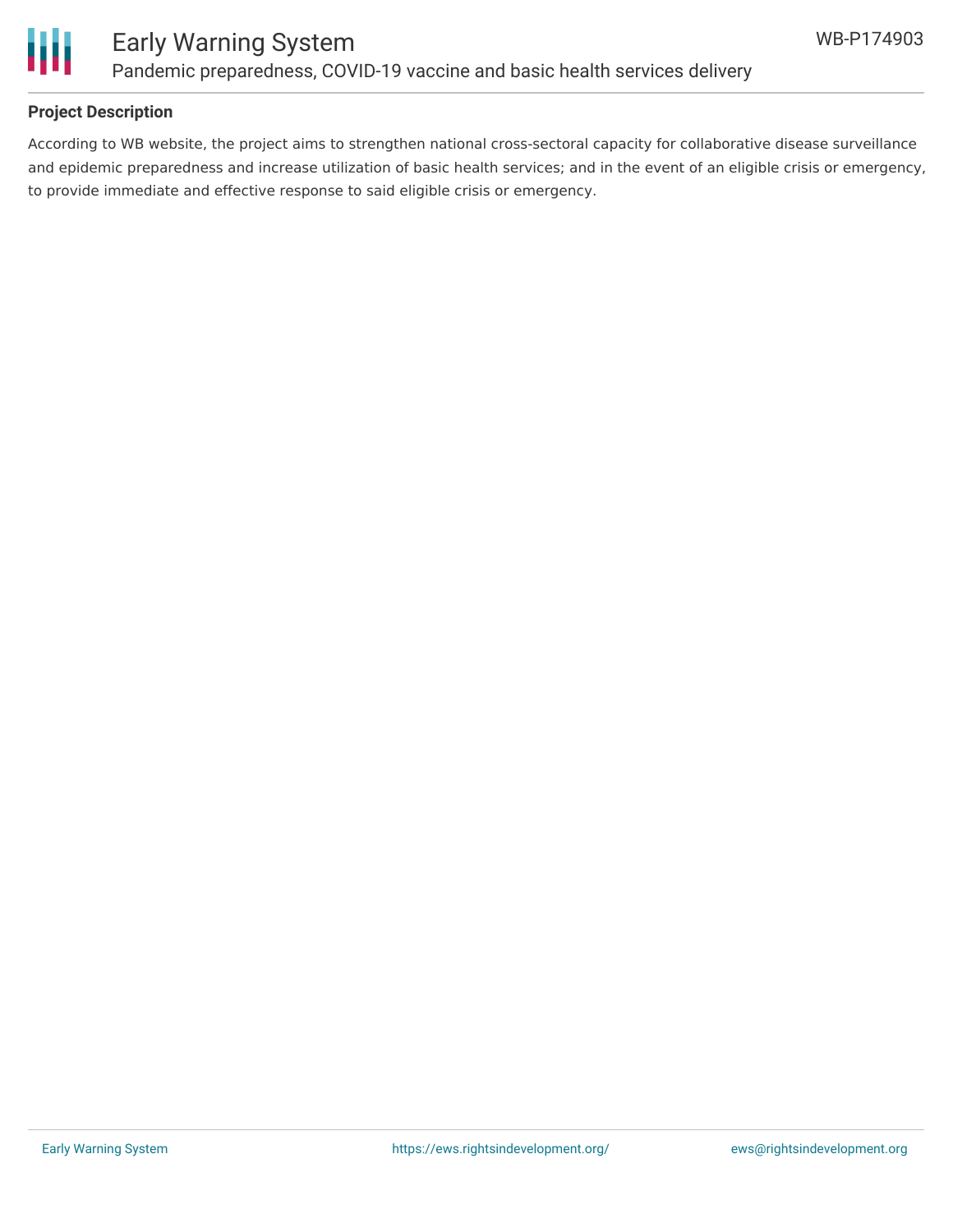

### Early Warning System Pandemic preparedness, COVID-19 vaccine and basic health services delivery

### **Investment Description**

World Bank (WB)